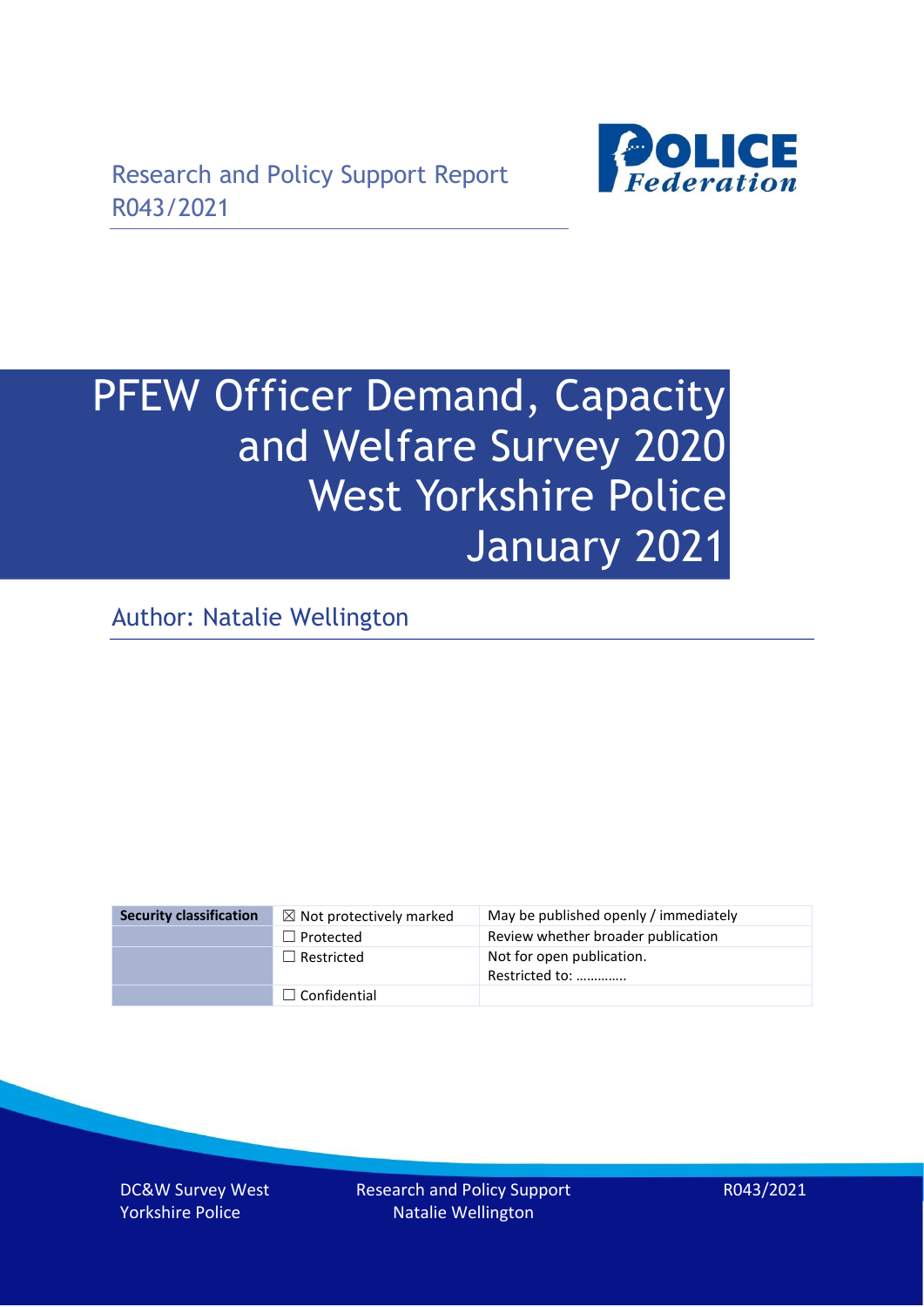# **CONTENTS**

| 2.          |                                                            |  |
|-------------|------------------------------------------------------------|--|
| 3.          |                                                            |  |
| 4.          |                                                            |  |
| 5.          |                                                            |  |
| 6.          |                                                            |  |
| $7_{\cdot}$ | ORGANISATIONAL SUPPORT FOR MENTAL HEALTH AND WELLBEING  17 |  |
| 8.          |                                                            |  |
|             |                                                            |  |

DC&W Survey West Yorkshire Police

Research and Policy Support<br>Natalie Wellington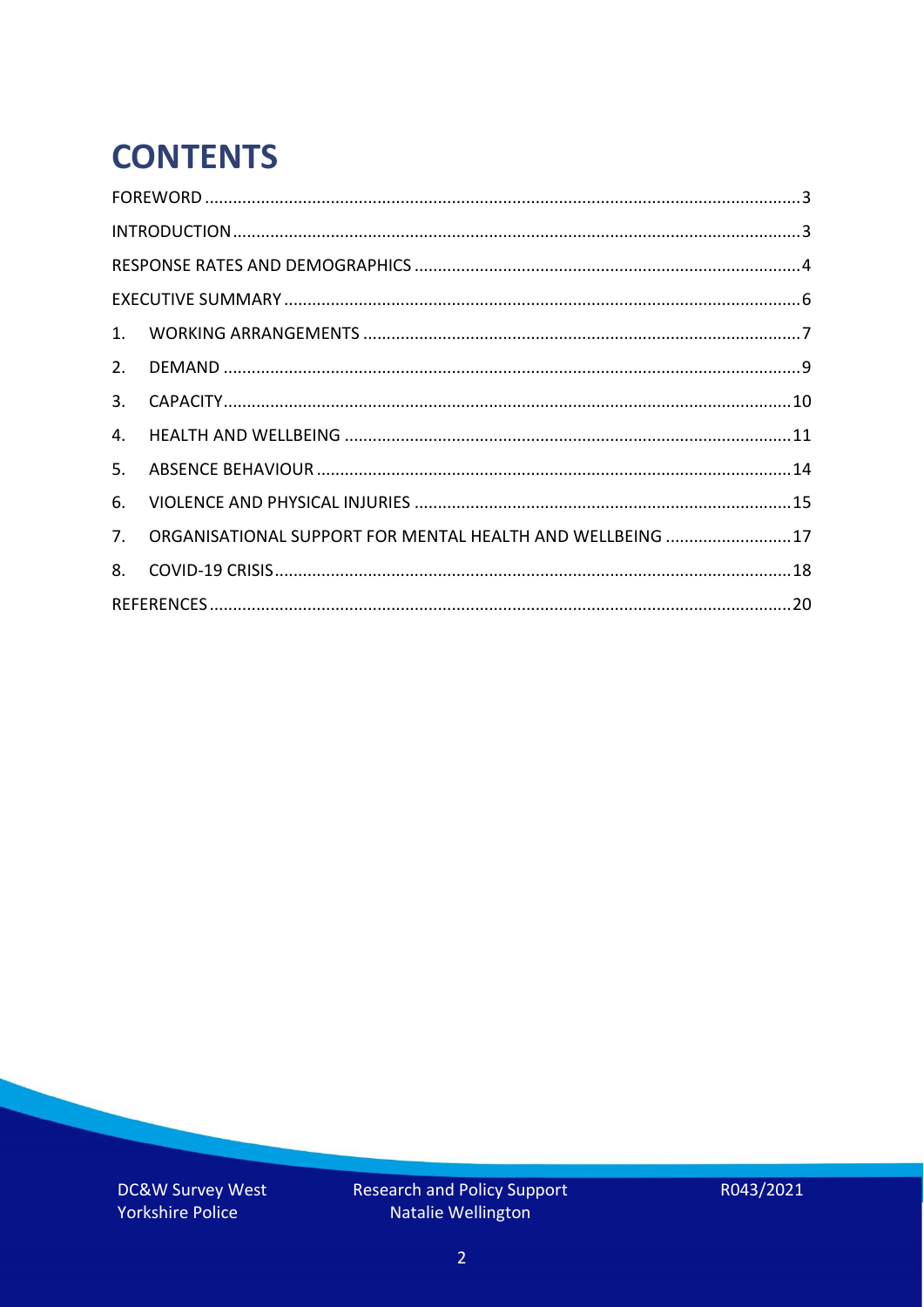### <span id="page-2-0"></span>**FOREWORD**

#### <span id="page-2-1"></span>**INTRODUCTION**

The Demand, Capacity and Welfare Survey is a biennial survey that started in 2016. This was in response to unprecedented budgetary cuts and a 14% fall in officer numbers over a seven year period from a high of 142,056 in 2009 to 122,748 in March 2016. <sup>i</sup> Evidence from a focus group study conducted by the PFEW<sup>ii</sup> also highlighted that these reductions may have been having a negative effect on officers' individual wellbeing. It was within this context that the Police Federation of England and Wales (PFEW) began a biennial Demand, Capacity and Welfare Survey. The 2020 PFEW Demand, Capacity and Welfare Survey is the third iteration of the survey. Due to the current global health crisis we have included questions specific to COVID-19, in order to help us to better understand the impacts of working within the police service during this crisis and officers' experiences on the ground. We have reported personal impacts in a specific section and organisational impacts are reported at contextually appropriate points throughout the report, to enable comparisons with other relevant items (for example we have included the results for the question asking whether COVID-19 has had an impact on single-crewing within the same section as the results for the question regarding frequency of single-crewing).

This report provides a summary of responses to key questions from the 2020 PFEW Officer Demand, Capacity and Welfare Survey from respondents in West Yorkshire Police.

Where appropriate, details of average responses from previous years, or the police service as a whole, are also presented.<sup>1</sup> However, differences across these figures have not been tested to assess whether they are statistically significant;<sup>2</sup> therefore, any and all differences reported are for guidance only and must be treated with caution. When comparing forcelevel data across years, a dash (–) is used, when applicable, to indicate where a force report was not provided due to small sample sizes.

Please be aware that the total number of responses for each item may vary slightly as not all items were answered by all respondents, and all percentages are rounded to the nearest

DC&W Survey West Yorkshire Police

 $1$  Data were weighted at a national level on the basis of respondents' force to ensure that each force were proportionally represented within the national sample; no weightings were applied at a force level. More information about weightings can be found in the 2020 Technical Annex R098/2020.

 $2$  As all the data are derived from samples of the population, rather than the whole population, percentage figures calculated are strictly speaking estimates, rather than exact measures. This means that every figure has a margin of error associated with it. Hence a very small percentage difference year on year may be due to sampling, rather than to actual changes.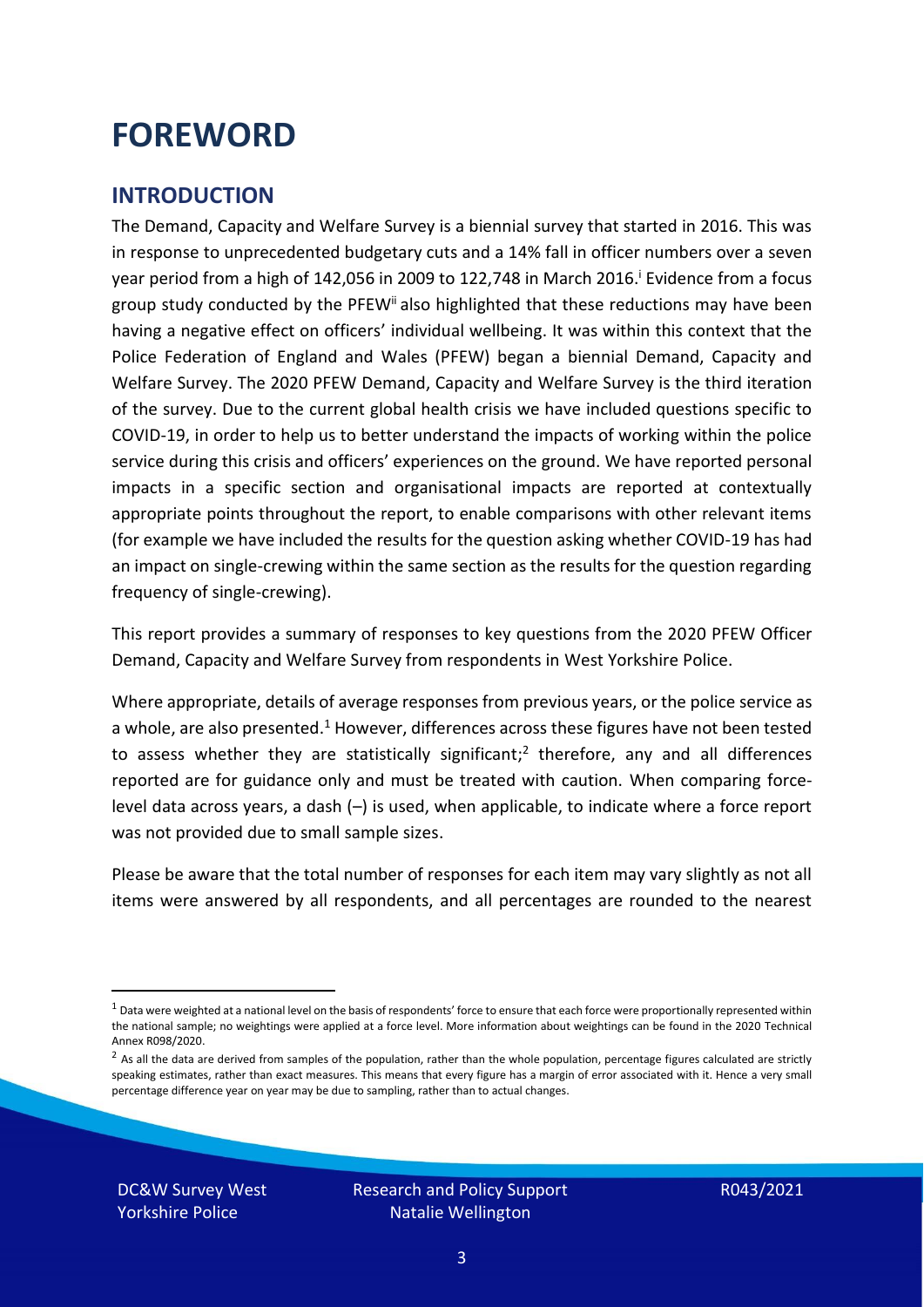whole number. In addition, the actual differences between any and all groups may be quite small, and these details should be considered when interpreting the data.

#### <span id="page-3-0"></span>**RESPONSE RATES AND DEMOGRAPHICS**

Survey responses were gathered over a seven-week period between October and November 2020. All officers of the federated ranks in England and Wales were eligible to participate. Analyses were conducted on a sample of 12,471 responses drawn from all 43 forces across England and Wales. The national response rate for the 2020 survey was 10%.

Overall, 3% of respondents (n=423) to the survey declined to state which force they belonged to. These responses have been included within the national data but are excluded from force-level analyses. $3$ 

308 responses were received from West Yorkshire Police, representing a response rate of around 6% (based on March 2020 Home Office figures of officer headcount). III The margin of error for this report has been calculated using the size of the sample and population. At a 95% confidence level, this force report has a 5% margin of error. If the margin of error is less than 5%, it can be considered to be within the normal bounds of academic rigour.<sup>4</sup> If this threshold has not been met, the results from this report must be interpreted with caution.

56% of responses from West Yorkshire Police were received from male officers and 39% of responses were from female officers. The other 5% preferred not to say or identified in another way. In regards to rank, 69% of respondents from West Yorkshire Police were Constables, 19% were Sergeants, 11% were Inspectors, and 1% were Chief Inspectors. 5% of responses from West Yorkshire Police were received from Black and Minority Ethnic (BME) officers.

DC&W Survey West Yorkshire Police

<sup>&</sup>lt;sup>3</sup> Please see the 2020 Technical Annex R098/2020 for excluded cases.

<sup>&</sup>lt;sup>4</sup> The generally accepted academic standards is a 95% confidence level with a 5% (or less) margin of error.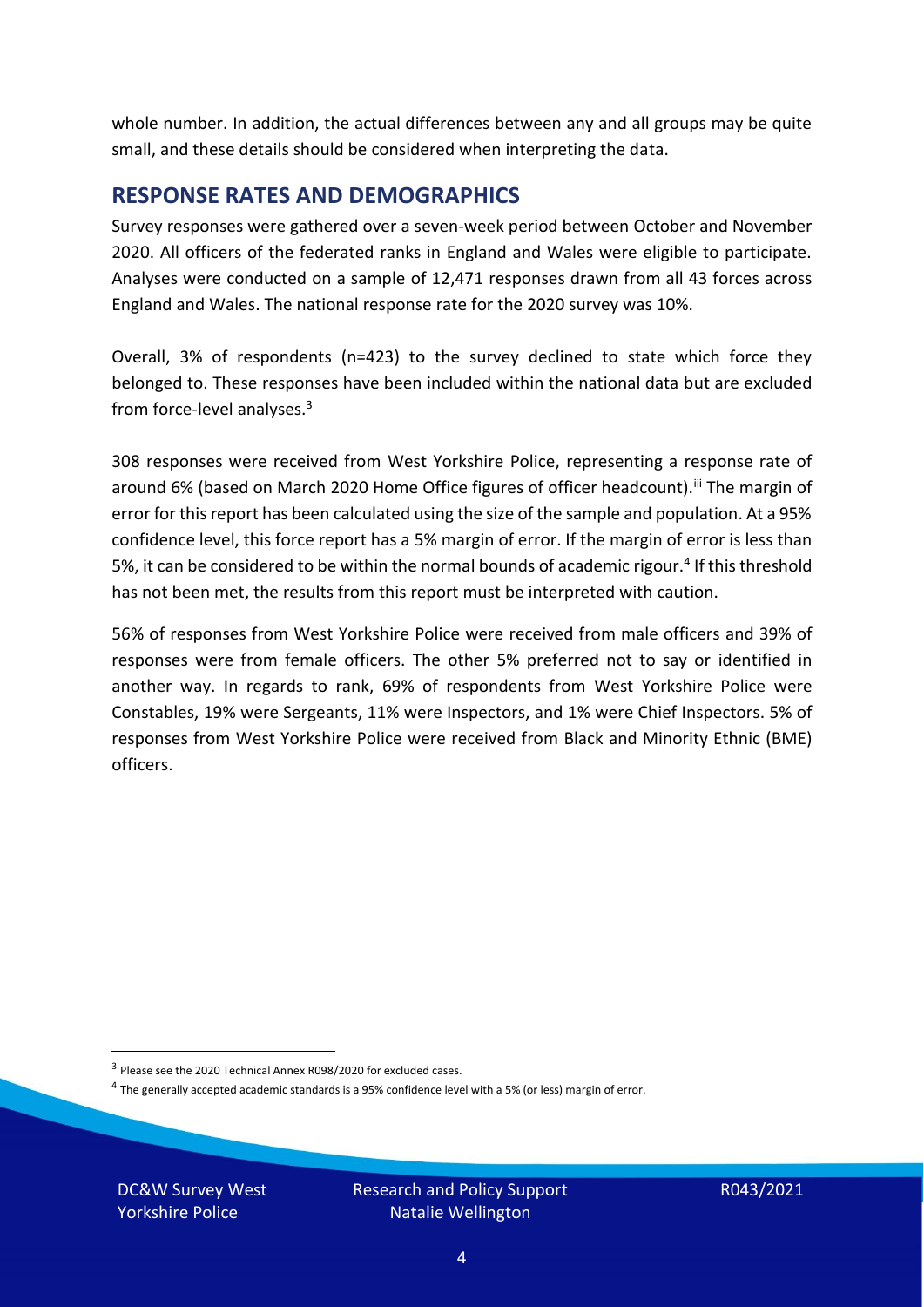### **INFOGRAPHIC**

### **Who responded?**

**308** responses were received from West Yorkshire Police, representing a **6%** response rate.



DC&W Survey West Yorkshire Police

Research and Policy Support Natalie Wellington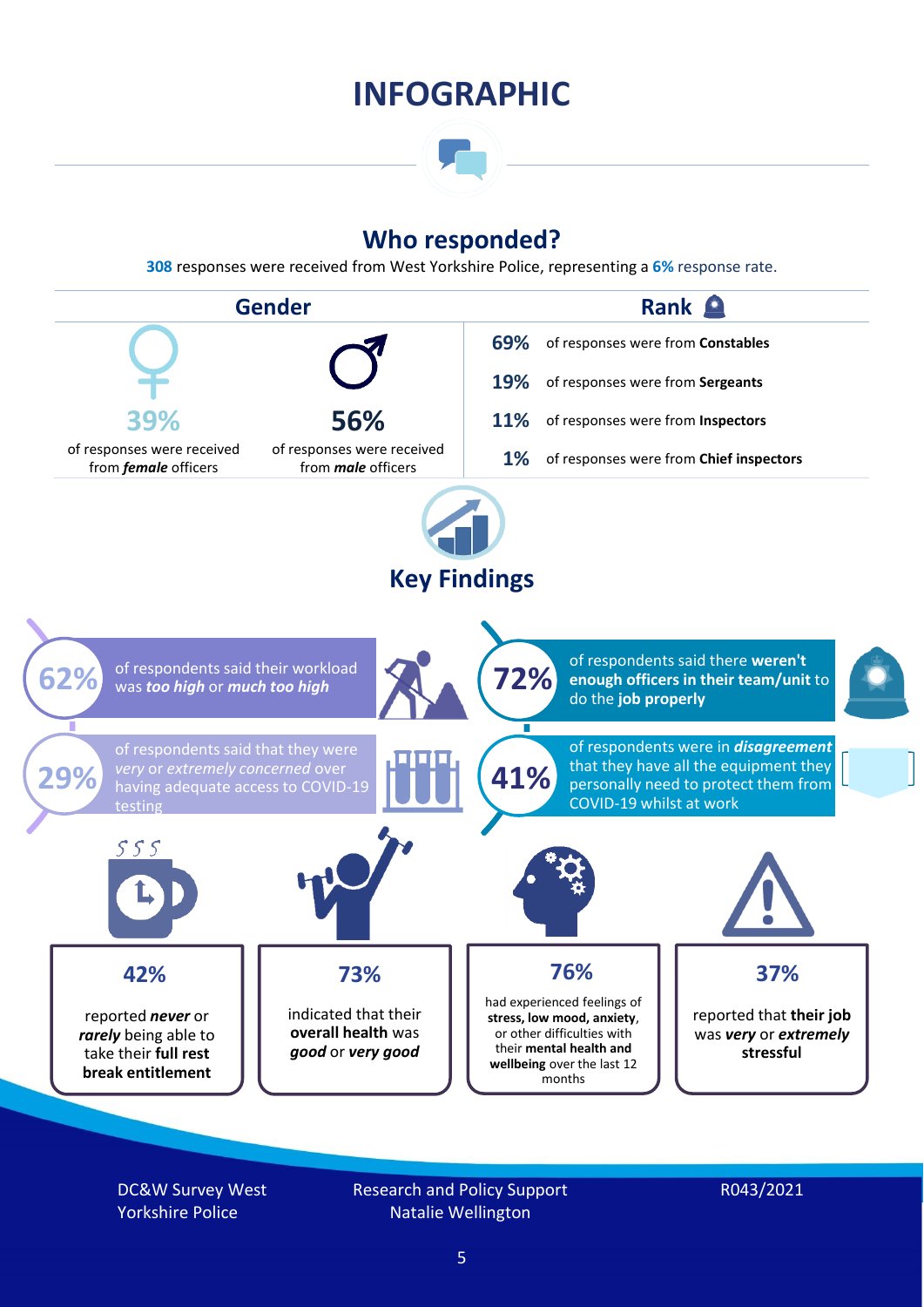### <span id="page-5-0"></span>**EXECUTIVE SUMMARY**

- **308** responses were received from West Yorkshire Police, representing a response rate of around **6%**.
- The average (mean) rating for **overall job satisfaction** for respondents was **6/10**.
- **68%** reported being **single-crewed** *often* or *always* and **19%** reported being **singlecrewed** *more often* due to **COVID-19**.
- **42%** of respondents reported *never* or *rarely* being able to take their **full rest break entitlement**; *lower than* the proportion in 2018 (53%).
- **62%** of respondents reported that their **workload** is currently *too high*, or *much too high*; *lower than* the proportion in 2018 (75%).
- **72%** of respondents said there **weren't enough officers in their team/unit** to do the **job properly**.
- The average (mean) **overall life satisfaction** rating was **6/10**. This can be compared to the national average of 6/10.
- **73%** of respondents indicated that their **overall health** was *good* or *very good.*
- **37%** of respondents said that they viewed their job as *very* or *extremely* **stressful**. This was *lower than* the proportion in 2018 (44%).
- **76%** of respondents indicated that they had **experienced feelings of stress, low mood, anxiety, or other difficulties with their health and wellbeing** over the last 12 months.
- **15%** of respondents reported that they had suffered **one or more injuries** that required medical attention as a result of **work-related violence** in the last year.
- **14%** of respondents reported that they had suffered **one or more injuries** that required medical attention as a result of **work-related accidents** in the last year.
- **31%** of respondents reported that they were *very* or *extremely worried* about the **impact that the COVID-19 crisis will have on them personally**.
- **3%** of respondents reported that they *have* or *have had* **COVID-19** confirmed by a positive antigen or antibody test.
- **41%** of respondents reported that they *disagreed* or *strongly disagreed* that they **have all the equipment they personally need to protect them from COVID-19 whilst at work**.

DC&W Survey West Yorkshire Police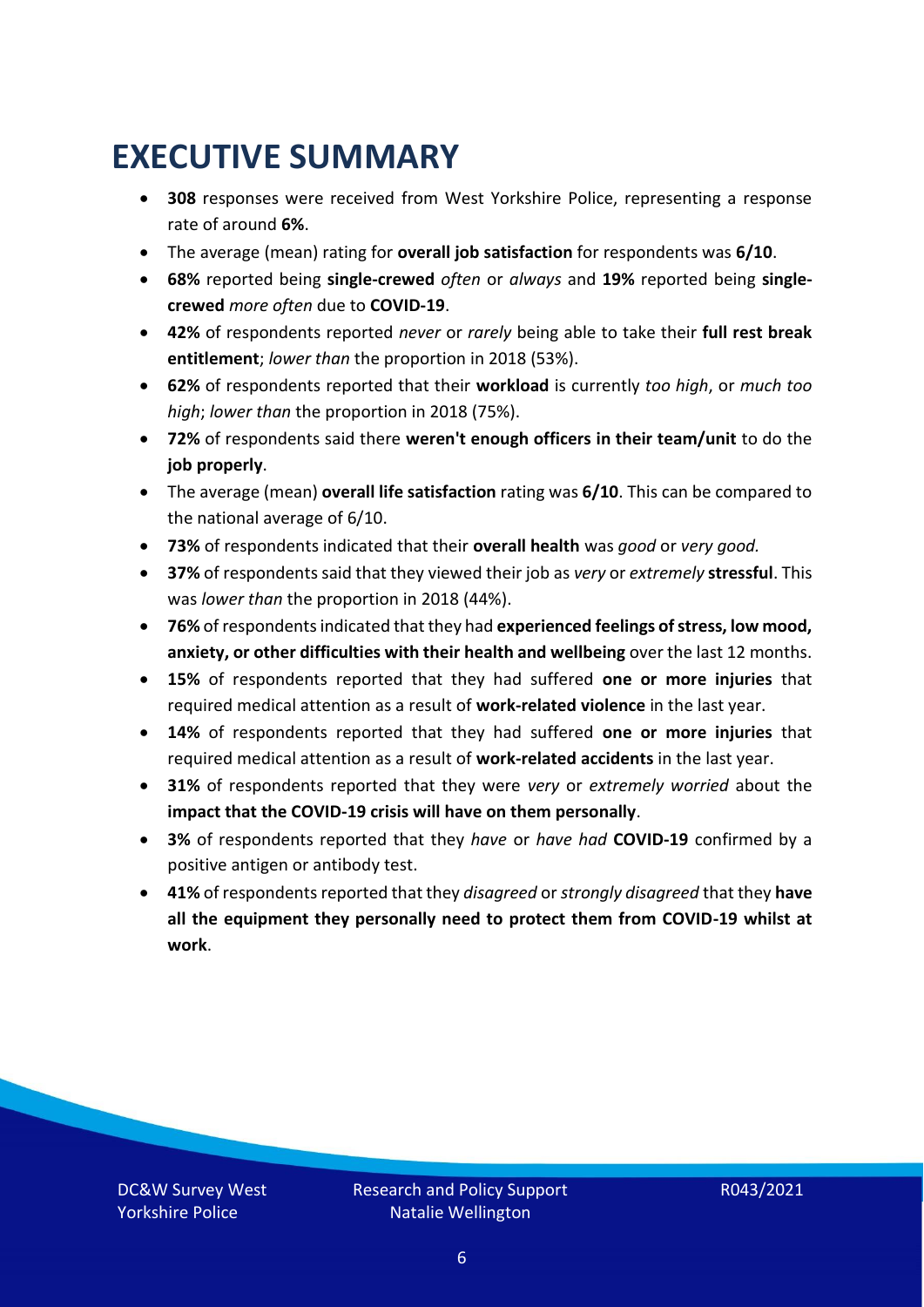### <span id="page-6-0"></span>**1. WORKING ARRANGEMENTS**

### **1.1. OVERALL JOB SATISFACTION**

Respondents were asked to rate their overall job satisfaction between 0 and 10, where 0 was 'not at all satisfied' and 10 was 'completely satisfied.' The average (mean) rating for overall job satisfaction for respondents from West Yorkshire Police was 6/10 (range 0-10), with 33% of respondents reporting an overall job satisfaction rating of *4* or *less*. This can be compared to the national average of 5/10 (range 0-10), and 37% of respondents reporting an overall job satisfaction rating of *4* or *less*.

### **1.2. SHIFT LENGTH**

1% of respondents from West Yorkshire Police reported that their formal shift duration was more than the 8-10 hours advised by the Health and Safety Executive<sup>iv</sup> and the Police Negotiating Board,<sup>v</sup> and 1% of respondents indicated a shift length of 12 hours or *more*. 9% of the national sample indicated that their formal shift duration was more than 8-10 hours, and 7% indicated a shift length of *12 hours* or *more*. 5

#### **1.3. SINGLE-CREWING**

Among respondents from West Yorkshire Police, for whom this item was applicable, 68% reported being single-crewed either *often* or *always* over the previous 12-month period. This can be compared with 58% of respondents from the national sample.<sup>6</sup>

Due to COVID and the social distancing regulations implemented by the UK government, forces may have changed their normal operational procedures around crewing in order to reduce opportunities for infection between colleagues. The NPCC released guidance stating that when officers are double crewed a surgical Type IIR face mask should be worn in an enclosed space, such as a vehicle or personnel carrier, when social distancing cannot be achieved.<sup>vi</sup> However, some of the units may have decided to reduce the risk further by limiting double crewing or placing officers in bubbles. As such, in this year's iteration of the survey we wanted to ask an additional query about COVID-19 in relation to crewing levels, to see if crewing levels were affected by this. The findings were that 19% from West Yorkshire Police reported being single-crewed *more often* due to COVID-19.

 $<sup>6</sup>$  Respondents that reported not applicable were removed from force-level and national analysis.</sup>

DC&W Survey West Yorkshire Police

<sup>&</sup>lt;sup>5</sup> Respondents that reported not applicable were removed from force-level and national analysis.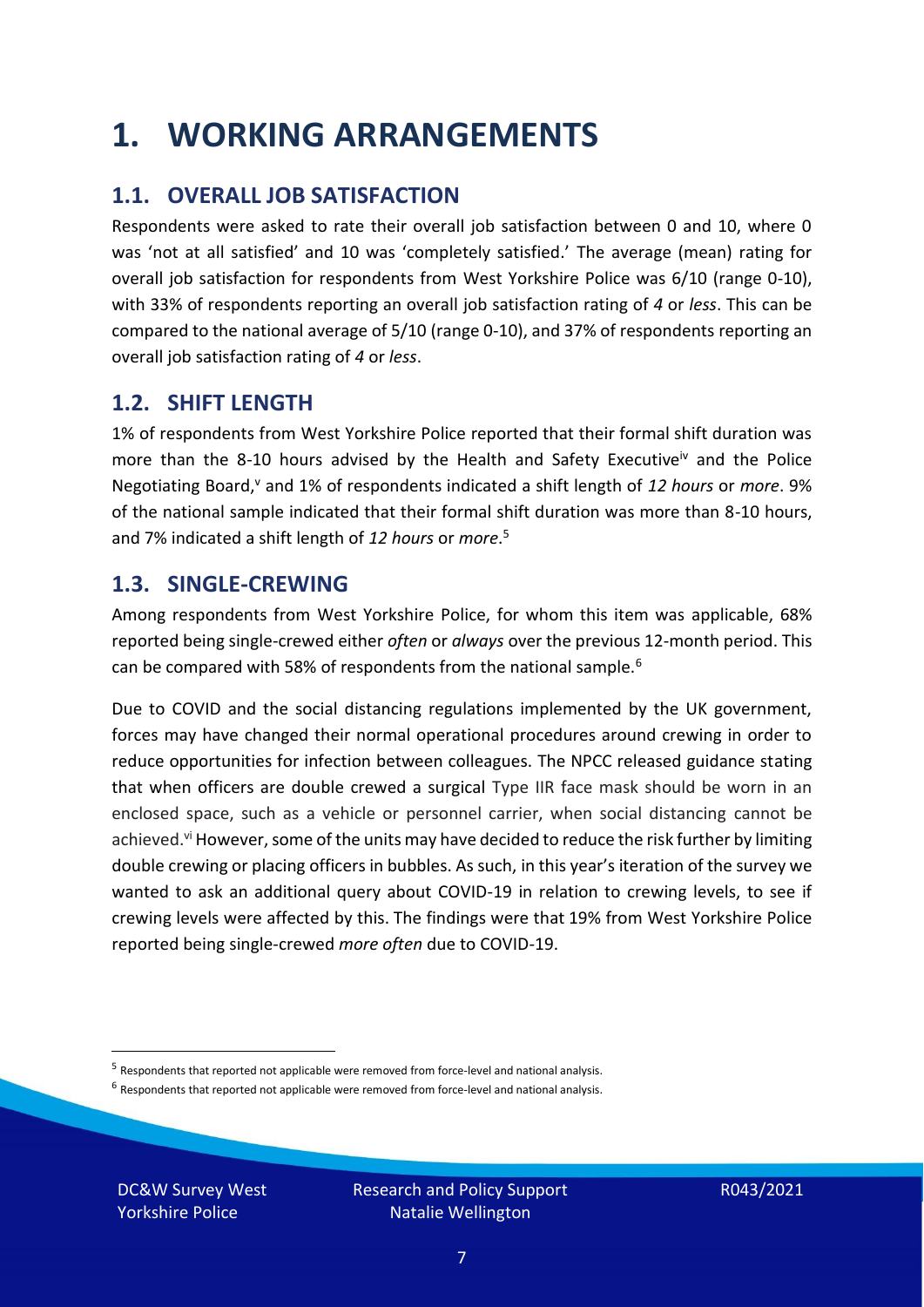### **1.4. BREAKS, REST DAYS AND ANNUAL LEAVE**

42% of respondents from West Yorkshire Police reported *never* or *rarely* being able to take their full rest break entitlement, and 52% reported having had *two* or *more* rest days cancelled in the previous 12-month period. Furthermore, 61% of respondents from West Yorkshire Police told us that they had a request for annual leave refused *once* or *more* in the previous 12-month period.

Historical comparisons for items relating to breaks, rest days and annual leave for West Yorkshire Police, are also provided in *Table 1* below.

| Table 1: Force level figures for breaks, rest days<br>and annual leave                                       | 2016 | 2018 | 2020 |
|--------------------------------------------------------------------------------------------------------------|------|------|------|
| Reported being never or rarely able to take full<br>rest break entitlement                                   | 57%  | 53%  | 42%  |
| Reported having two or more rest days<br>cancelled in the previous 12 months                                 | 75%  | 63%  | 52%  |
| Reported having a request for annual leave<br>refused once or more in the previous 12<br>months <sup>7</sup> | 90%  | 75%  | 61%  |

DC&W Survey West Yorkshire Police



<sup>&</sup>lt;sup>7</sup> Please note, there were moderate changes to the question wording and response scale for this item between the 2016 and 2018 iterations of this survey. Please take this into consideration when interpreting any and all differences in the findings between these years, as altering the way in which a question is framed may unintentionally affect the way in which an individual responds.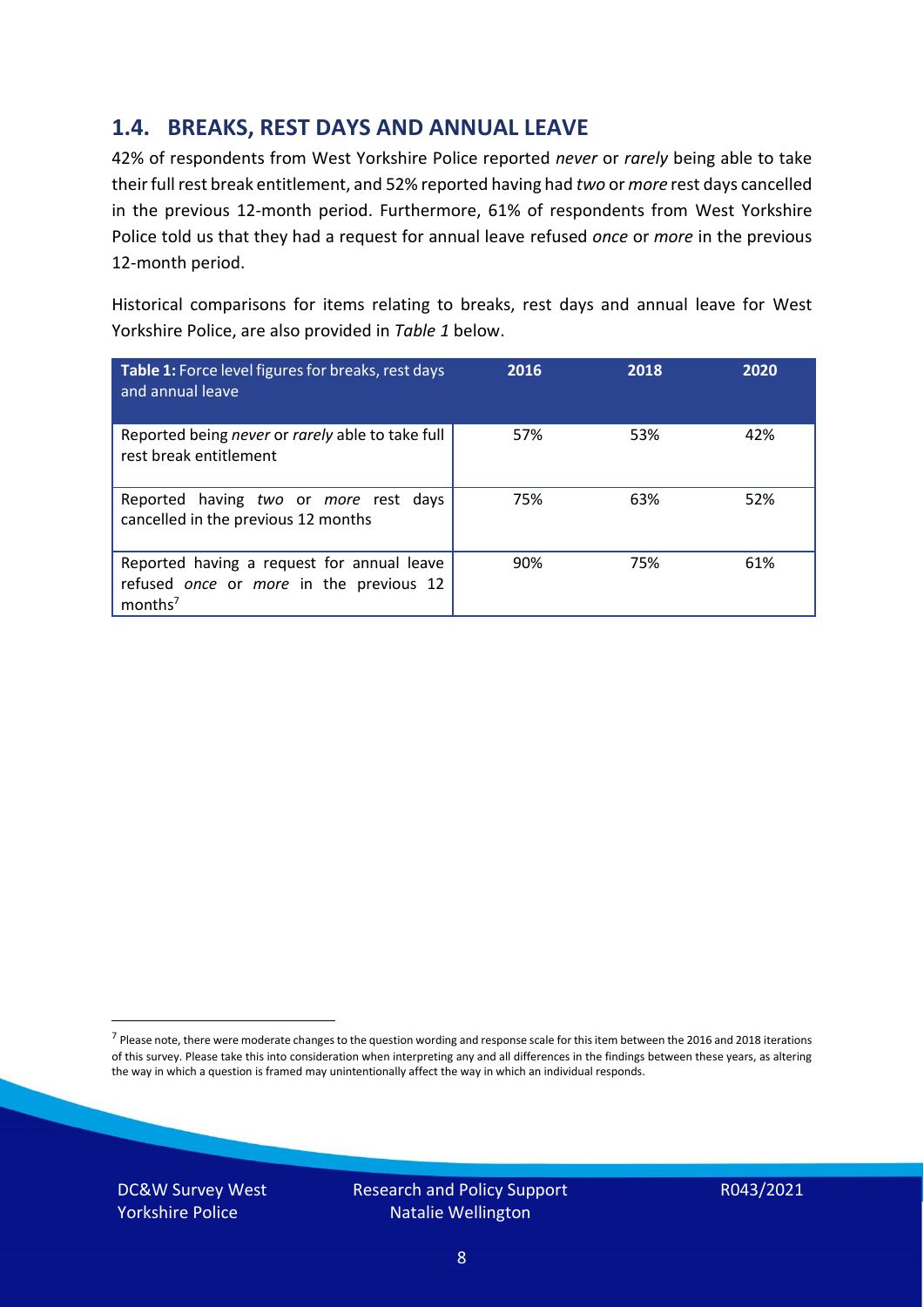### <span id="page-8-0"></span>**2. DEMAND**

### **2.1. WORKLOAD**

62% of respondents from West Yorkshire Police told us that their workload is currently *too high*, or *much too high*. An historical comparison for both national and local proportions for workload are displayed in *Table 2* below.

| Table 2: Proportion of respondents reporting<br>that their workload was too high or much too<br>high in the previous 12-month period | 2016 | 2018 | 2020 |
|--------------------------------------------------------------------------------------------------------------------------------------|------|------|------|
| Force-level figures                                                                                                                  | 73%  | 75%  | 62%  |
| National figures                                                                                                                     | 66%  | 72%  | 60%  |

### **2.2. AMOUNT AND PACE OF WORK**

76% of respondents from West Yorkshire Police *disagreed* or *strongly disagreed* that they generally have enough officers to manage all the demands being made on them as a team/unit.

Furthermore, 11% *agreed* or *strongly agreed* that they had enough time to engage in proactive policing in their team/unit. An historical comparison for both national and local proportions for this item are displayed in *Table 3* below.

| Table 3: Proportion of respondents reporting<br>that they agreed or strongly agreed that they<br>had enough time to engage in proactive<br>policing in their team/unit | 2016 | 2018 | 2020 |
|------------------------------------------------------------------------------------------------------------------------------------------------------------------------|------|------|------|
| Force-level figures                                                                                                                                                    | 8%   | 6%   | 11%  |
| National figures                                                                                                                                                       | 13%  | 9%   | 14%  |

DC&W Survey West Yorkshire Police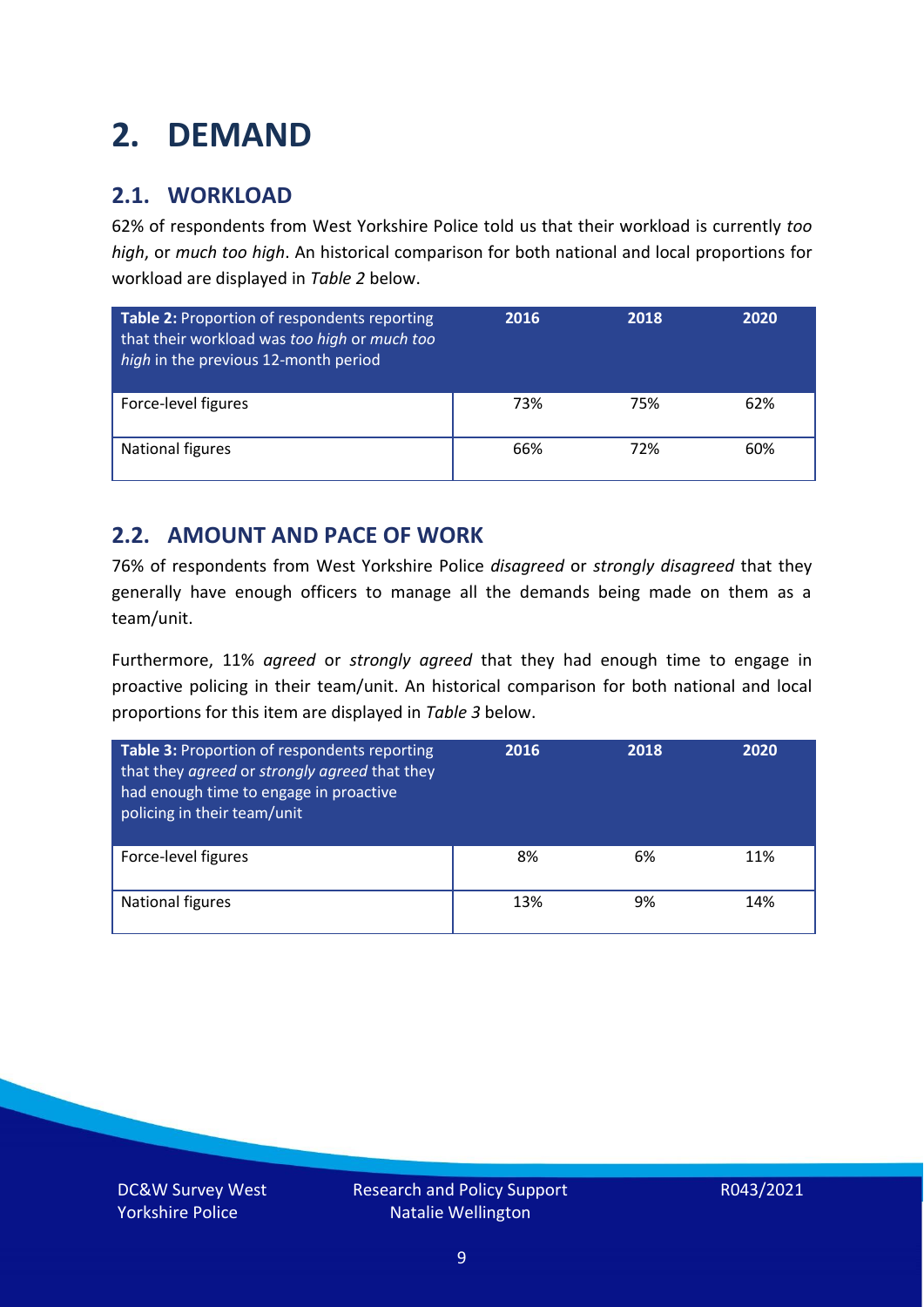### <span id="page-9-0"></span>**3. CAPACITY**

### **3.1. MINIMUM OFFICER STAFFING**

73% of respondents from West Yorkshire Police indicated that their team or unit had a minimum officer staffing level.

Among respondents whose team or unit had a minimum officer staffing level, 17% indicated that this level was *never* or *rarely* achieved.

Respondents were asked how often minimum staffing levels have been met compared to before the COVID-19 crisis. 29% reported minimum staffing levels being met *less frequently* compared to before the COVID-19 crisis.

### **3.2. OFFICER STAFFING ARRANGEMENTS**

60% of respondents *disagreed* or *strongly disagreed* that the way officer staffing levels are determined in their team/unit seems to be effective. Historical comparisons for this item and one other key item, relating to capacity to deal with demand for West Yorkshire Police, are provided in *Table 4* below.

| Table 4: Force level figures for key items relating to capacity                         |      |                                                               |      |
|-----------------------------------------------------------------------------------------|------|---------------------------------------------------------------|------|
| <b>Statements</b>                                                                       |      | Proportion of respondents who<br>disagreed with the statement |      |
|                                                                                         | 2016 | 2018                                                          | 2020 |
| The way officer staffing levels are determined in my<br>team/unit seems to be effective | 73%  | 74%                                                           | 60%  |
| There are enough officers in my team/unit for me to do<br>my job properly               | 86%  | 83%                                                           | 72%  |

DC&W Survey West Yorkshire Police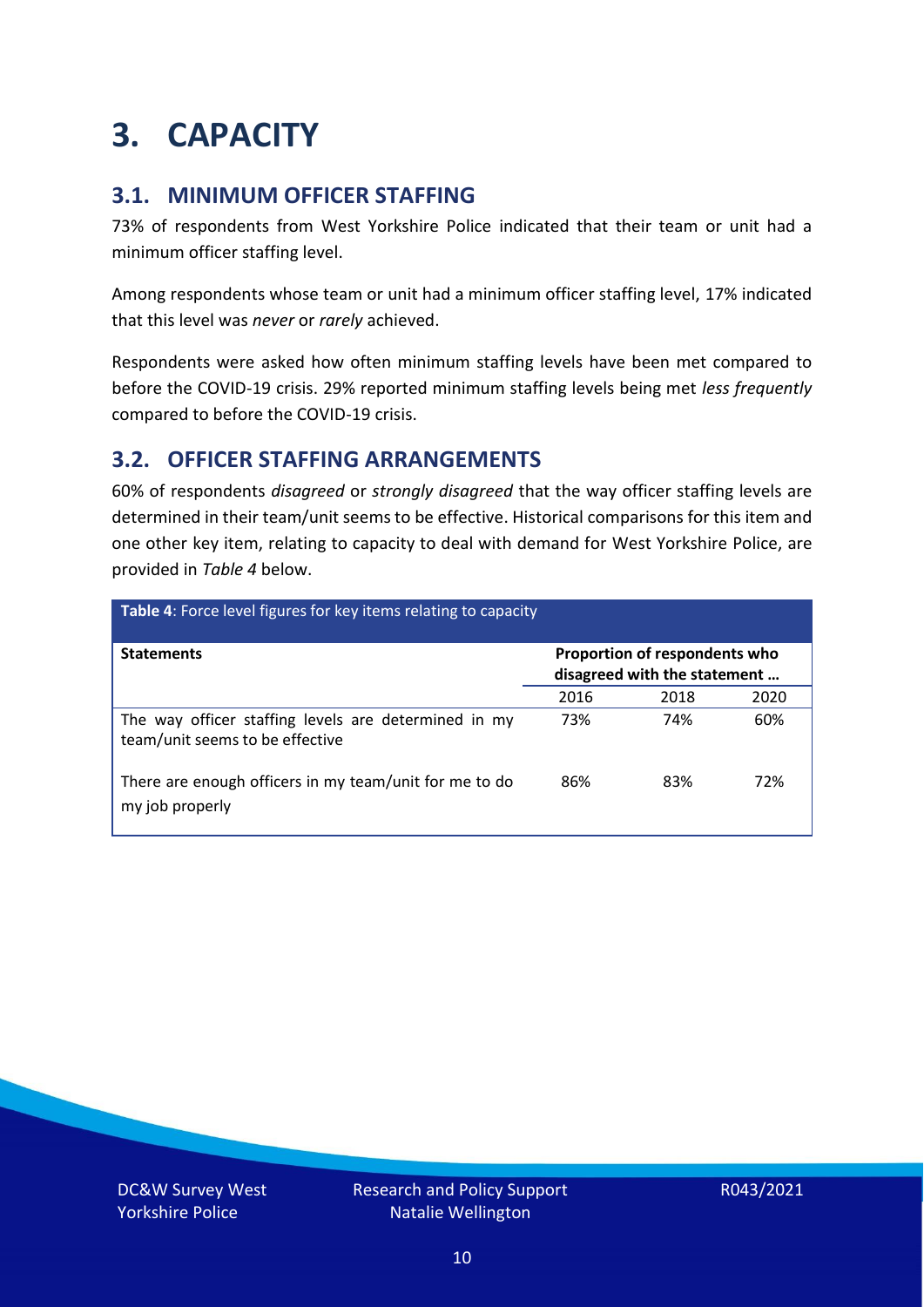### <span id="page-10-0"></span>**4. HEALTH AND WELLBEING**

### **4.1. OVERALL LIFE SATISFACTION AND WORTHWHILENESS**

Respondents were asked to rate their overall life satisfaction on a scale from 0 to 10, where 0 was *'Not at all satisfied'* and 10 was *'Completely satisfied'*. Furthermore, respondents were also asked to rate how worthwhile they feel the things they do in their life are on a scale from 0 to 10, where 0 was *'Not at all worthwhile'* and 10 was *'Completely worthwhile'.* These two items replicate the overall life satisfaction and overall worthwhileness questions posed within the Annual Population Survey by the Office for National Statistics (UK) and were included in the Demand, Capacity and Welfare Survey to enable benchmarking against the general population. vii

The average (mean) overall life satisfaction rating for the general population was 7 out of 10. The average (mean) rating for West Yorkshire Police was 6 out of 10, with 21% of respondents reporting a low overall life satisfaction rating of *4* or *less*. These results can be compared to the national average of 6/10, with 23% of respondents reporting a low overall life satisfaction rating of *4* or *less*.

The average (mean) overall worthwhileness rating for the general population was 7 out of 10. The average (mean) rating for West Yorkshire Police was 7 out of 10, with 19% of respondents reporting a low overall worthwhileness rating of *4* or *less*. These results can be compared to the national average of 7/10, with 18% of respondents reporting a low overall worthwhileness rating of *4* or *less*.

### **4.2. OVERALL PHYSICAL HEALTH**

Respondents were asked to rate their overall health on a scale from *very good* to *very poor*. An historical comparison for both national and local proportions for this item are in *Table 5* below.

| Table 5: Self-rated overall physical health |                       | 2016 | 2018 | 2020 |
|---------------------------------------------|-----------------------|------|------|------|
|                                             | Poor or very poor     | 17%  | 7%   | 9%   |
| Force-level figures                         | Neither good nor poor | 25%  | 17%  | 19%  |
|                                             | Good or very good     | 57%  | 76%  | 73%  |
|                                             | Poor or very poor     | 12%  | 7%   | 9%   |
| National figures                            | Neither good nor poor | 23%  | 17%  | 20%  |
|                                             | Good or very good     | 65%  | 77%  | 71%  |

DC&W Survey West Yorkshire Police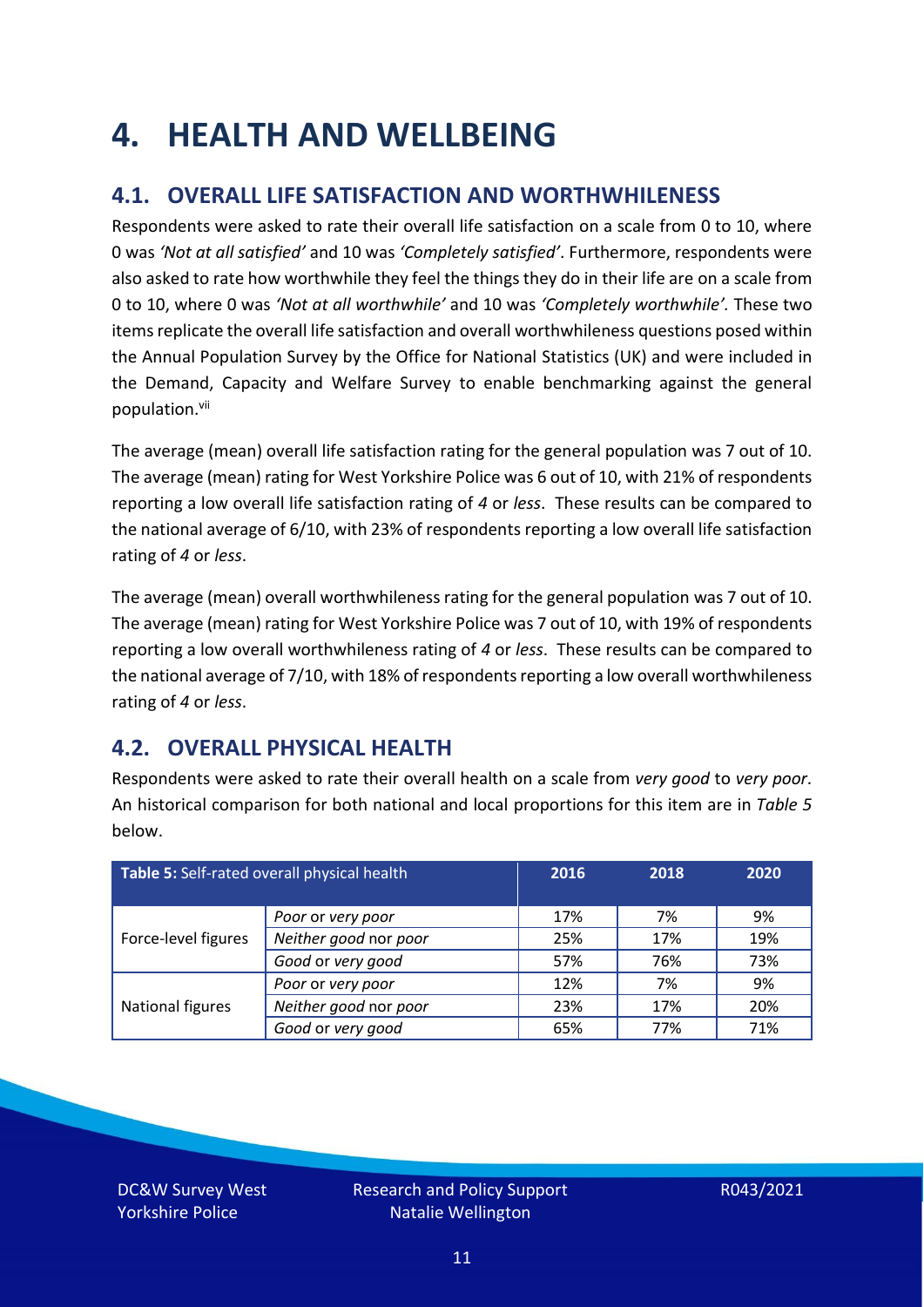### **4.3. SINGLE-ITEM INDICATORS FOR MENTAL HEALTH**

#### **4.3.1. ANXIETY AND HAPPINESS**

Overall anxiety was measured using a single-item measure. Respondents were asked to rate how anxious they had felt the day before on a scale from 0 to 10, where 0 was *'Not at all anxious'* and 10 was *'Completely anxious'*. Overall happiness was also measured using a single-item measure and respondents were asked to rate how happy they had been the day before on a scale from 0 to 10, where 0 was *'Not at all happy'* and 10 was *'Completely happy'*. These items replicate the overall anxiety and overall happiness questions posed within the Annual Population Survey by the Office for National Statistics (UK) and were chosen to enable benchmarking against the general population.<sup>viii</sup>

The average (mean) overall anxiety rating for the general population was 4 out of 10, with 36% of respondents reporting a high overall anxiety rating of *6* or *more*. <sup>8</sup> The average (mean) rating for West Yorkshire Police was 4 out of 10, with 39% of respondents reporting a high overall anxiety rating of *6* or *more*. These results can be compared to the national average of 4/10, with 35% of respondents reporting a high overall anxiety rating of *6* or *more*. 9

The average (mean) overall happiness rating for the general population was 7 out of 10. The average (mean) rating for West Yorkshire Police was 6 out of 10, with 22% of respondents reporting a low overall happiness rating of *4* or *less*. These results can be compared to the national average of 6/10, with 25% of respondents reporting a low overall happiness rating of *4* or *less*.

#### **4.3.2. STRESS**

Work related stress was measured using a single-item measure. 37% of respondents from West Yorkshire Police said that they viewed their job as *very* or *extremely stressful*.

This is *higher than* the proportion reported in the national sample (33%) and *lower than* the proportion reported by West Yorkshire Police in 2018 (44%).

Stress outside of work was assessed using an adaptation of the work-related stress measure. 9% of respondents from West Yorkshire Police said that they viewed their life outside of work as *very* or *extremely stressful*.

DC&W Survey West Yorkshire Police

<sup>&</sup>lt;sup>8</sup> Please note that proportions for other wellbeing measures were not provided

 $9$  Overall scores for anxiety have been grouped and reported differently to life satisfaction, worthwhileness and happiness. The percentage of respondents scoring a high rating of *6* or *more* has been reported, as higher scores for anxiety are commonly associated with lower individual wellbeing. Whereas, the percentage of respondents scoring a very low rating of *4* or *less* has been reported for life satisfaction, worthwhileness and happiness, as lower scores on these measures are commonly associated with lower individual wellbeing.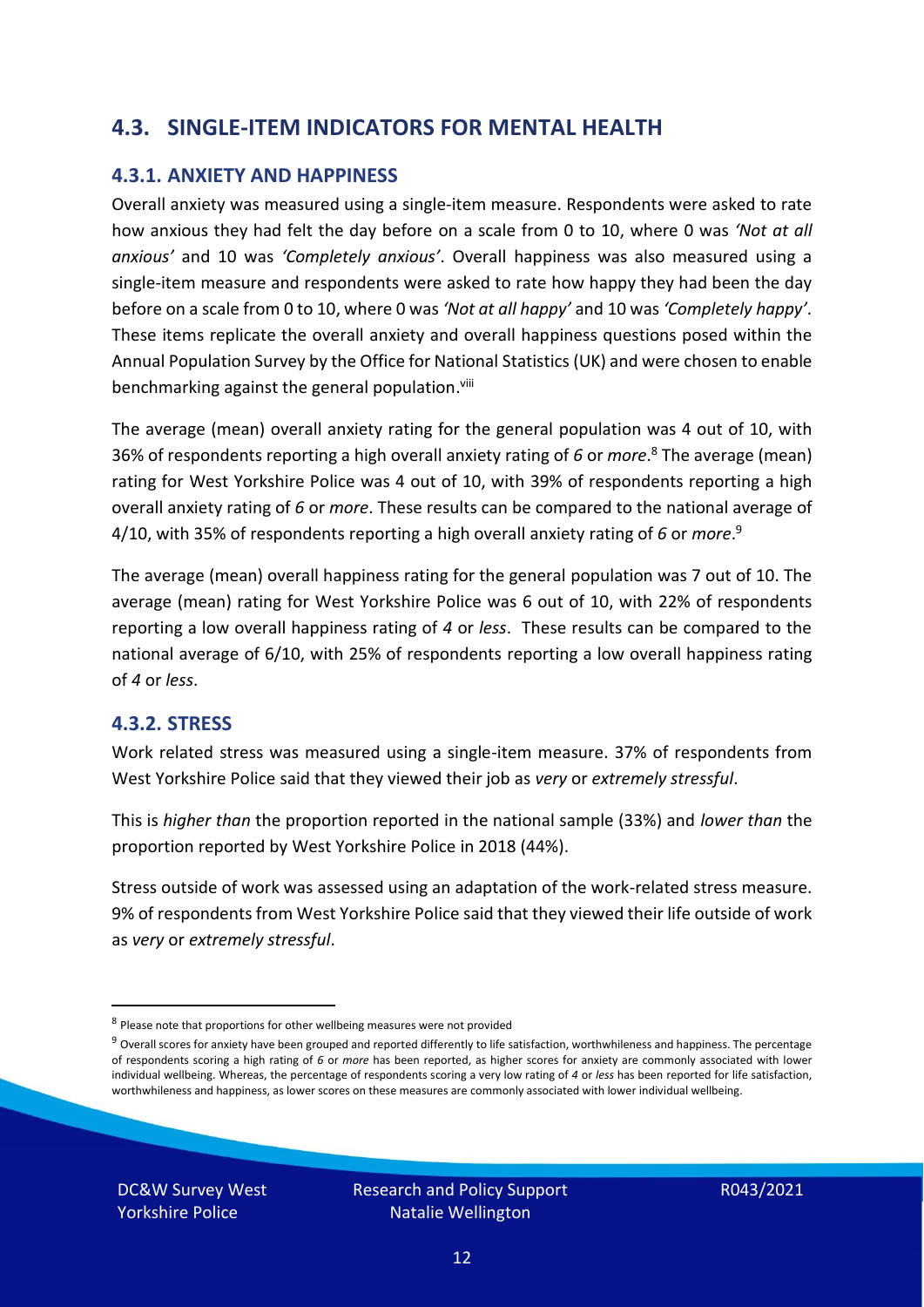#### **4.3.4. MENTAL HEALTH OVERVIEW**

A top-level broad overview of mental health and wellbeing was established using an item that asked respondents to indicate whether they had experienced feelings of stress, low mood, anxiety, or other difficulties with their health and wellbeing over the last 12 months. 76% of respondents from West Yorkshire Police indicated that they had experienced feelings of stress, low mood, anxiety, or other difficulties with their health and wellbeing over the last 12 months; with 93% of these respondents also indicating that these feelings were caused by, or made worse by work.

#### **4.3.5. MENTAL WELLBEING**

Respondents' mental wellbeing was measured using the Short Warwick-Edinburgh Mental Wellbeing Scale,<sup>ix</sup> which asked them to rate their experience during the last two weeks for seven positively framed items. A metric score was calculated which indicated participants' overall wellbeing. The higher the score is, the better their overall wellbeing is thought to be.<sup>10</sup>

The metric score for West Yorkshire Police is presented in *Table 6* below across years. This is also alongside the metric score for the national sample across years.

| <b>Table 6:</b> Average (mean) metric score for the Short Warwick-<br>Edinburgh Mental Wellbeing Scale | 2016 | 2018 | 2020 |
|--------------------------------------------------------------------------------------------------------|------|------|------|
| Force-level figures                                                                                    | 19   | 20   | 21   |
| National figures                                                                                       | 19   | 20   | 21   |

 $10$  The Short Warwick-Edinburgh Mental Wellbeing Scale was developed by the Universities of Warwick, Edinburgh and Leeds in conjunction with NHS Health Scotland (© University of Warwick, 2006).

DC&W Survey West Yorkshire Police

Research and Policy Support Natalie Wellington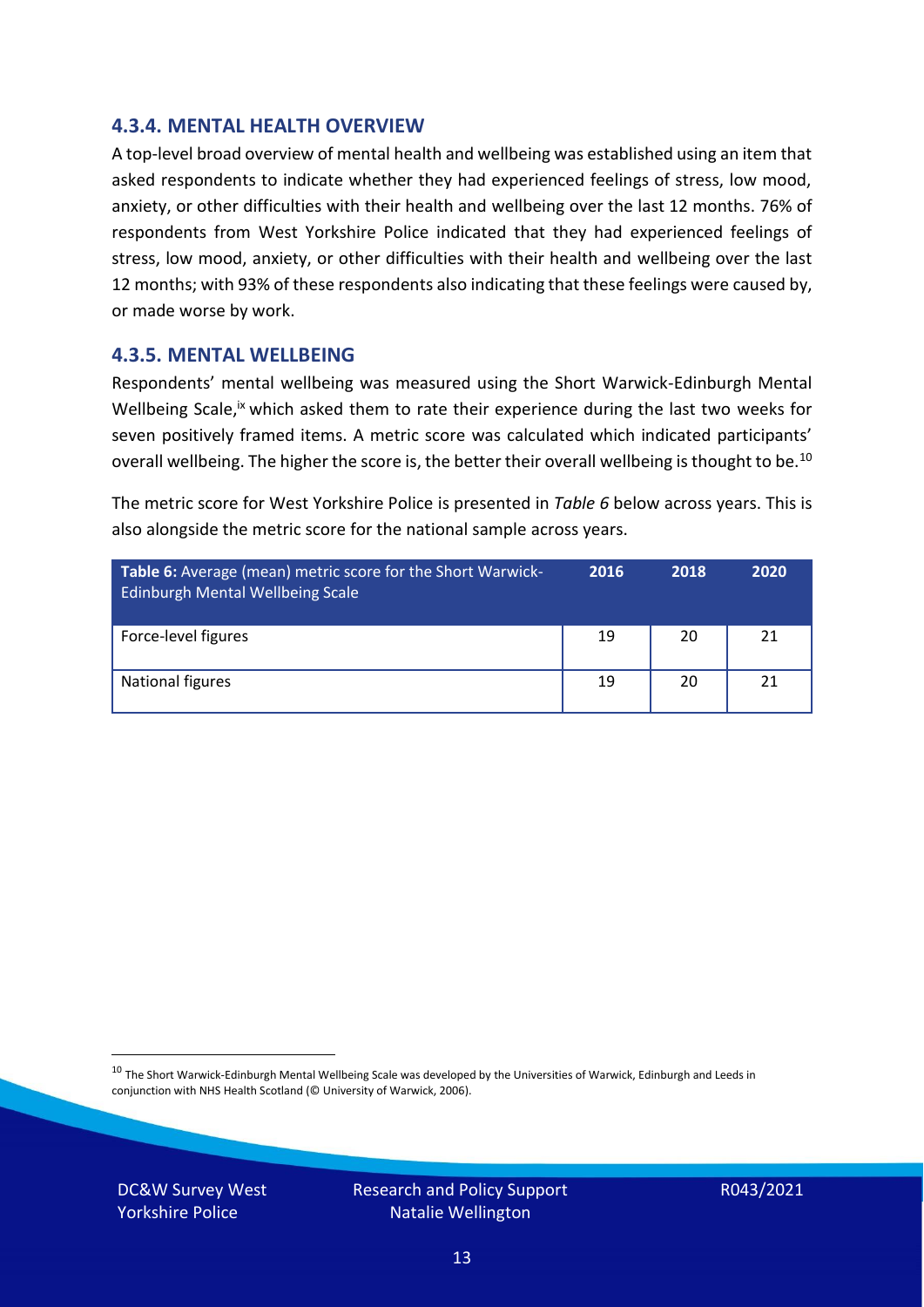### <span id="page-13-0"></span>**5. ABSENCE BEHAVIOUR**

### **5.1. ABSENCE**

44% of respondents from West Yorkshire Police reported *one* or *more* days of sickness absence and 26% of respondents indicated that at least one day of their sickness absence was attributable to stress, depression, or anxiety.

The national proportion of respondents who had taken *one* or *more* days of sickness absence was 48% and 32% of respondents indicated that at least one day of their sickness absence was attributable to stress, depression, or anxiety.

### **5.2. PRESENTEEISM AND LEAVEISM**

Presenteeism is the act of attending work while ill. This has been shown to be associated with subsequent health decline, particularly in relation to burnout, $x$  and can lead to elevated absenteeism.<sup>xi</sup> Moreover, evidence suggests that presenteeism can compound the effects of the initial illness and negatively influence job satisfaction, resulting in negative job attitudes and withdrawal from work.<sup>xii</sup>

Leaveism is a term to describe hidden sickness absence and work undertaken during rest periods. A core dimension of leaveism includes using allocated time off such as annual leave entitlements to take time off when they are in fact unwell. Findings for West Yorkshire Police across years are presented in *Table 7* below.

| Table 7: Proportion of respondents reporting the<br>following absence behaviour once or more over the<br>previous 12 months |                             | 2016 | 2018 | 2020 |
|-----------------------------------------------------------------------------------------------------------------------------|-----------------------------|------|------|------|
| Presenteeism                                                                                                                | Due to Physical health      | 93%  | 75%  | 60%  |
|                                                                                                                             | Due to Psychological health | 69%  | 71%  | 65%  |
| annual leave to<br><b>Using</b><br>time off due to<br>take<br>health                                                        | Due to Physical health      | 60%  | 41%  | 31%  |
|                                                                                                                             | Due to Psychological health | 40%  | 41%  | 47%  |

DC&W Survey West Yorkshire Police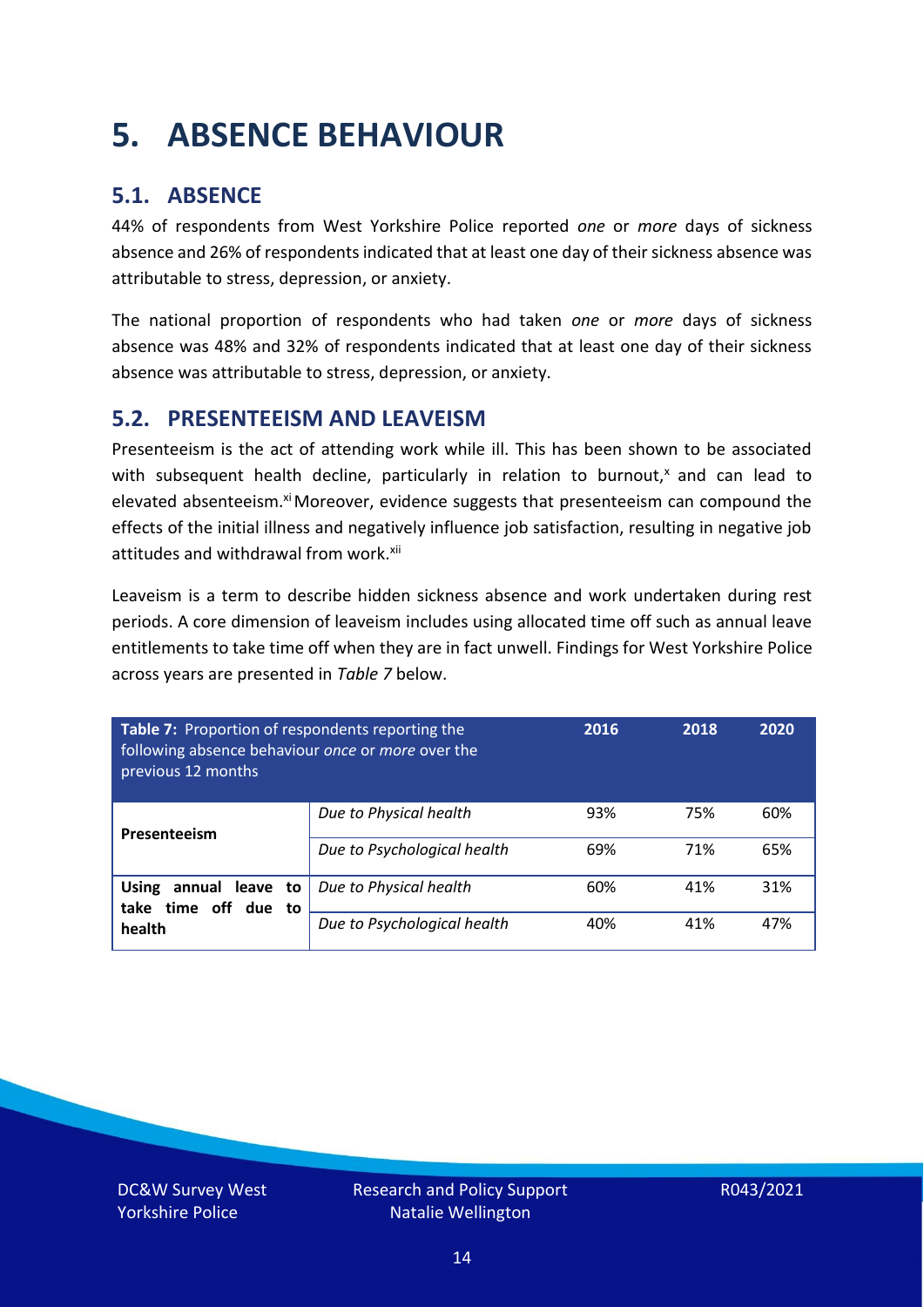## <span id="page-14-0"></span>**6. VIOLENCE AND PHYSICAL INJURIES**

### **6.1. VIOLENCE**

Verbal and physical violence was assessed using four questions regarding how often officers received verbal insults, verbal threats, spitting assaults, unarmed physical attacks, and attacks with a weapon from members of the public over the previous 12 months. Findings for West Yorkshire Police are presented in *Table 8* below.

**Table 8**: Force level figures for frequency of verbal and physical violence from members of the public

| Type of violent victimisation                                                          | Proportion of respondents indicating frequency<br>of experience as at least once a week |      |      |
|----------------------------------------------------------------------------------------|-----------------------------------------------------------------------------------------|------|------|
|                                                                                        | 2016                                                                                    | 2018 | 2020 |
| Verbal insults (e.g. swearing, shouting, abuse)                                        | 52%                                                                                     | 44%  | 34%  |
| Verbal threats (e.g. threat of hitting, threat of<br>kicking)                          | 34%                                                                                     | 29%  | 23%  |
| Spitting assaults (i.e. being deliberately spat<br>$upon)$ <sup>11</sup>               |                                                                                         | 4%   | 3%   |
| Unarmed physical attacks (e.g. struggling to get<br>free, wrestling, hitting, kicking) | 22%                                                                                     | 15%  | 11%  |
| Use of a deadly weapon (e.g. stick, bottle, axe,<br>firearm)                           | 2%                                                                                      | 1%   | 0%   |

### **6.2. INJURIES**

15% of West Yorkshire Police respondents reported that they had suffered *one or more* injuries that required medical attention as a result of **work-related violence** in the last year.

This is *lower than* the proportion reporting *one or more* injuries as a result of **work-related violence** in the national sample (16%) and *lower than* the proportion reported by West Yorkshire Police in 2018 (21%).

14% of West Yorkshire Police respondents reported that they had suffered one or more injuries that required medical attention as a result of **work-related accidents** in the last year.

DC&W Survey West Yorkshire Police

 $11$  Data on spitting assaults is not available for the year 2016 as the item was not included until the 2018 iteration of the survey.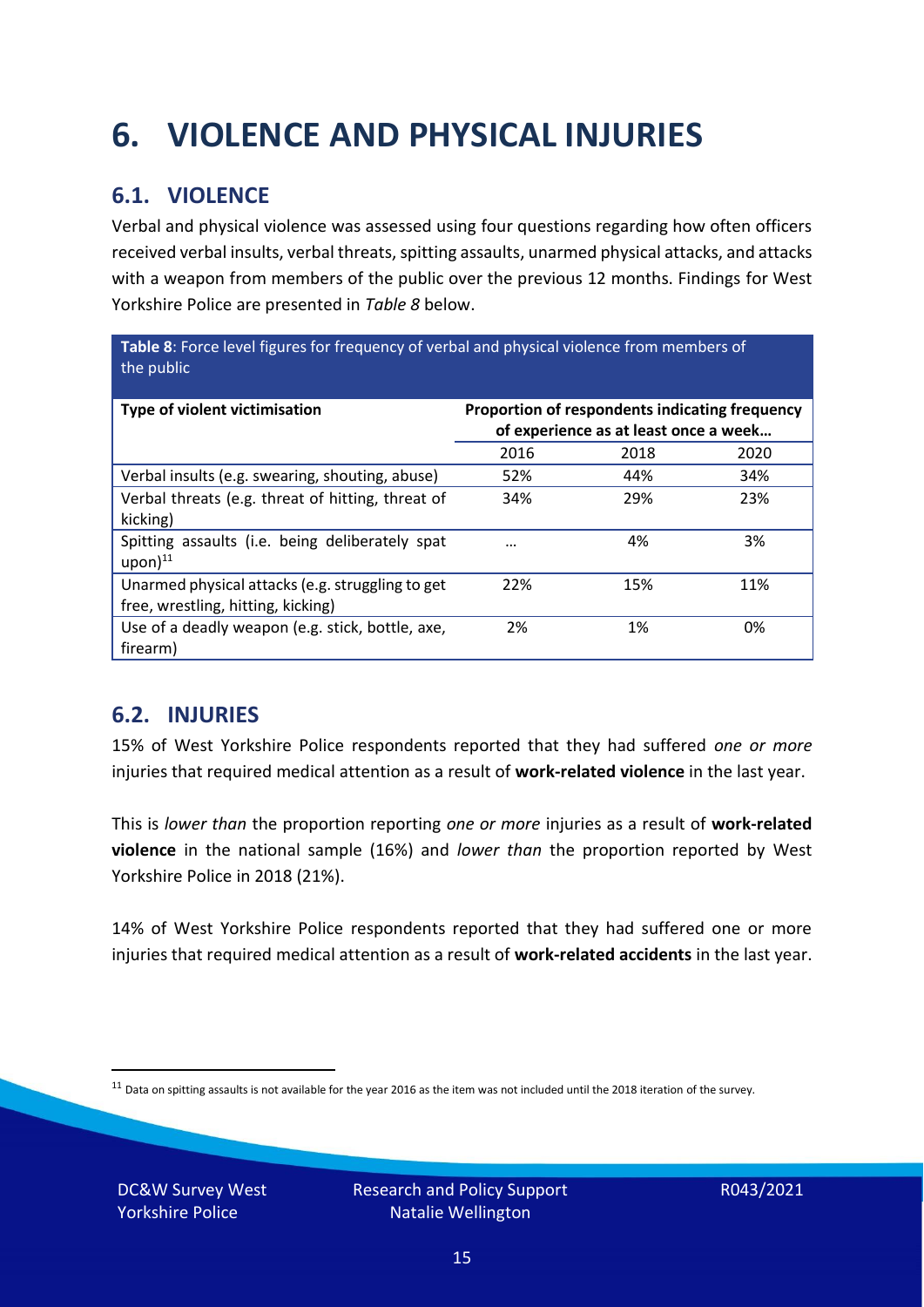This is *higher than* the proportion reporting *one or more* injuries as a result of **work-related accidents** in the national sample (11%) and *higher than* the proportion reported by West Yorkshire Police in 2018 (13%).

DC&W Survey West Yorkshire Police

Research and Policy Support Natalie Wellington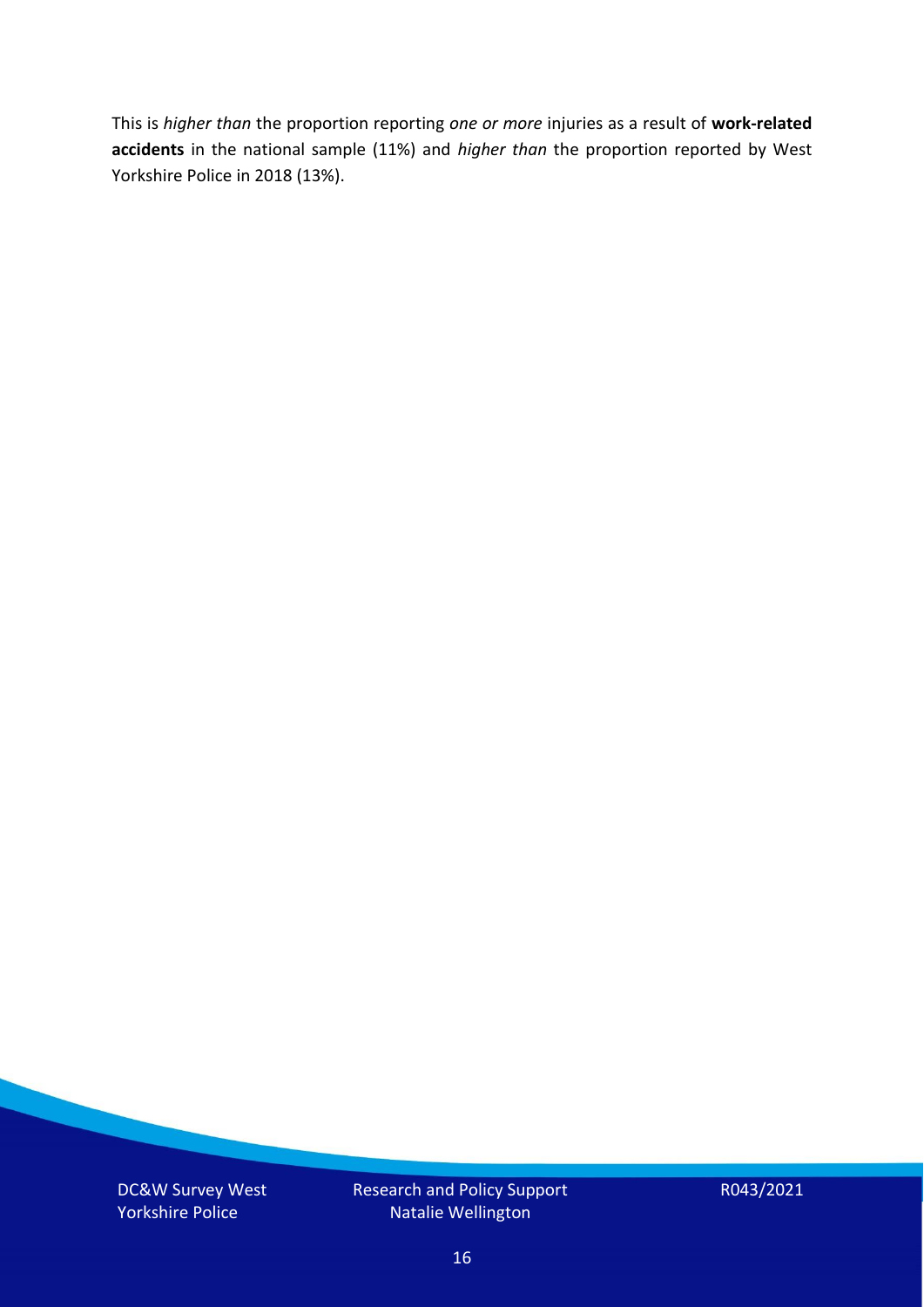# <span id="page-16-0"></span>**7. ORGANISATIONAL SUPPORT FOR MENTAL HEALTH AND WELLBEING**

### **7.1. DISCLOSURE**

Respondents who indicated that they had sought help for difficulties with mental health and wellbeing were presented with additional questions concerning disclosure to a line manager. 72% of respondents from West Yorkshire Police, for whom it was applicable, reported that they had disclosed seeking mental health and wellbeing support to their line managers. This can be compared with 69% reported by West Yorkshire Police in 2018.

#### **7.2. MENTAL HEALTH AND WELLBEING SUPPORT SERVICES**

Respondents were asked about mental health and wellbeing support services that are *reactive* (services that aim to help those that are already experiencing difficulties with their mental health and wellbeing), and *proactive* (services that aim to help people prevent difficulties with mental health and wellbeing from developing). Key findings for West Yorkshire Police are displayed in the tables below, with *Table 9* displaying both national and local proportions.

**Table 9**: Proportion of respondents reporting that they are *aware* of reactive and proactive mental health and wellbeing support services that their force offers

| Proportion of respondents<br><b>Questions</b>                                                                                                                                                                                      |                     |                  |
|------------------------------------------------------------------------------------------------------------------------------------------------------------------------------------------------------------------------------------|---------------------|------------------|
|                                                                                                                                                                                                                                    | Force-level figures | National figures |
| Reported being aware of reactive services that their force<br>offers to support the mental health and wellbeing of its<br>employees (e.g. counselling, helpline services, peer<br>support groups etc.)                             | 69%                 | 74%              |
| Reported being aware of proactive services that their<br>force offers to support the mental health and wellbeing<br>of its employees (e.g. resilience training, mindfulness<br>workshops, mental health awareness programmes etc.) | 32%                 | 43%              |

DC&W Survey West Yorkshire Police

Research and Policy Support Natalie Wellington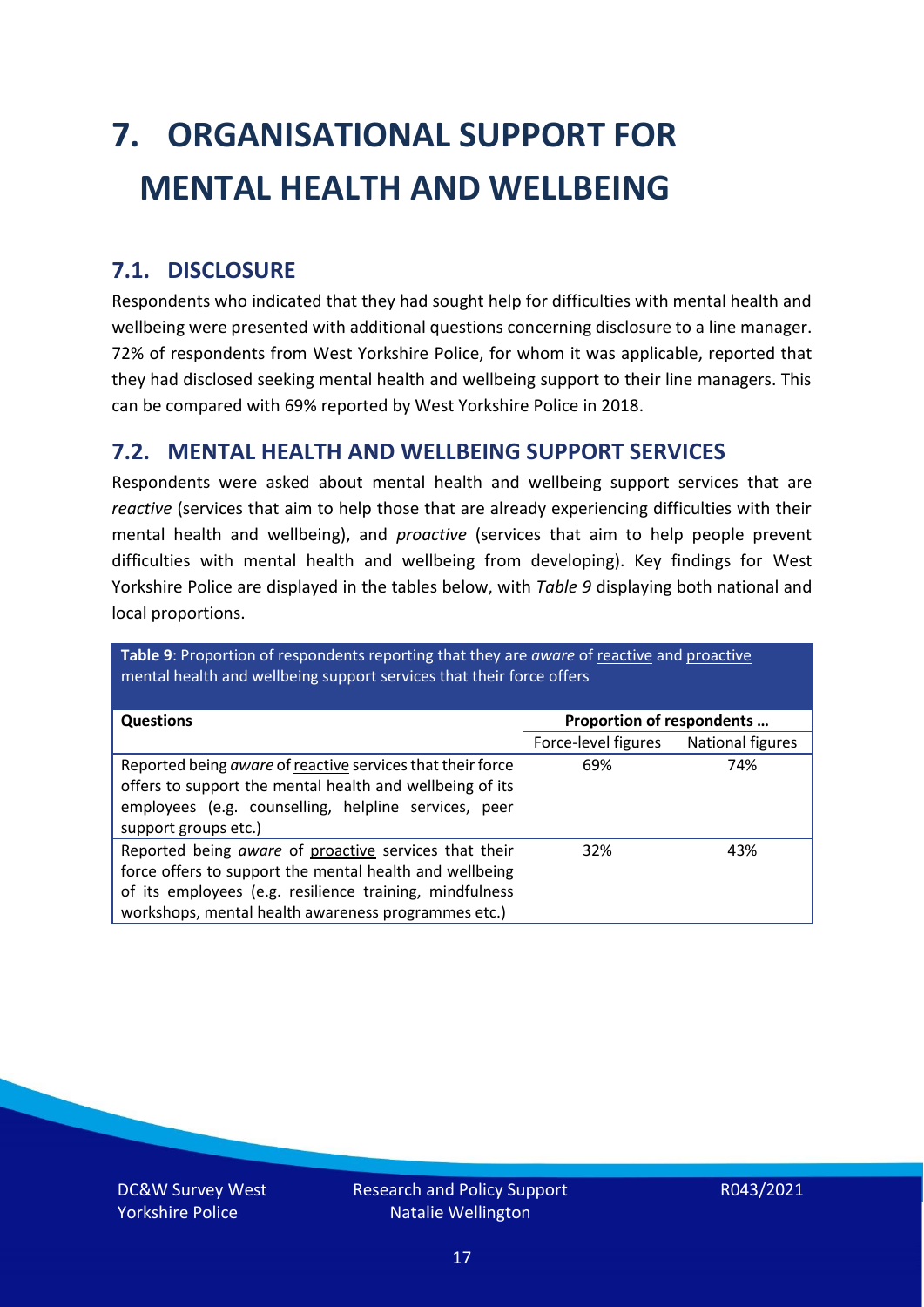### <span id="page-17-0"></span>**8. COVID-19 CRISIS**

Questions about the COVID-19 crisis have been included in this year's survey to help to better understand the impacts of working within the police service during this period. This section of the report specifically focusses on the personal impact of the COVID-19 crisis on officers, whilst organisational impacts have been reported at contextually appropriate points throughout the report.<sup>12</sup>

Respondents were asked whether they think they have or have had COVID-19. Comparisons for both national and local proportions are shown in *Table 10* below.

| Table 10: Proportion of respondents reporting whether<br>they have or have had COVID-19 | <b>Force-level</b><br>figures | <b>National</b><br>figures |
|-----------------------------------------------------------------------------------------|-------------------------------|----------------------------|
| Yes, confirmed by a positive antigen or antibody test                                   | 3%                            | 3%                         |
| Yes, based on strong personal suspicion or medical advice                               | 28%                           | 23%                        |
| No                                                                                      | 42%                           | 47%                        |
| Unsure                                                                                  | 28%                           | 27%                        |

31% of respondents from West Yorkshire Police said that they were *very* or *extremely worried* about the impact that the COVID-19 crisis will have on them personally. This can be compared to the national sample, where 22% said that they were *very* or *extremely worried* about the impact that the COVID-19 crisis will have on them personally.

Respondents from West Yorkshire Police were asked about their concern over the issues displayed in *Table 11* below (national and local proportions are shown).

| Table 11: Proportion of respondents reporting that they were very or extremely concerned over the<br>following |                           |                            |
|----------------------------------------------------------------------------------------------------------------|---------------------------|----------------------------|
| <b>Statements</b>                                                                                              | Proportion of respondents |                            |
|                                                                                                                | Force-level<br>figures    | <b>National</b><br>figures |
| Becoming unwell with COVID-19 due to having close contact with<br>someone who has COVID-19 in the line of duty | 33%                       | 34%                        |
| Becoming unwell with COVID-19 due to being assaulted by someone<br>who has COVID-19 in the line of duty        | 24%                       | 23%                        |
| Having adequate access to COVID-19 testing (antigen<br>and/or antibody diagnostic testing)                     | 29%                       | 37%                        |
| Enforcing the lockdown restrictions                                                                            | 26%                       | 25%                        |

<sup>12</sup> For more information please see the introduction to this report on page 3.

DC&W Survey West Yorkshire Police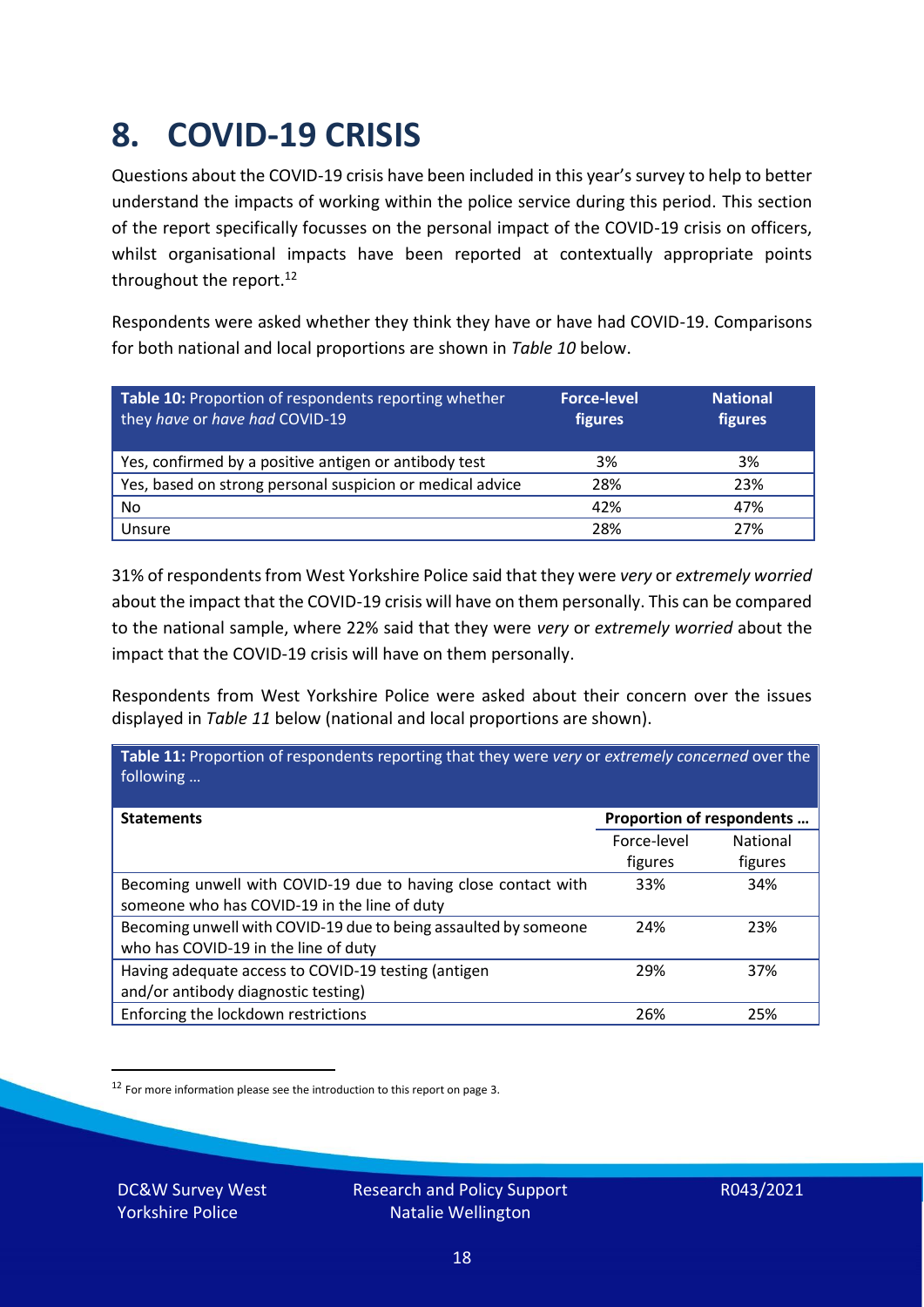Furthermore, 41% of respondents from West Yorkshire Police reported that they *disagreed*  or *strongly disagreed* that they have all the equipment they personally need to protect them from COVID-19 whilst at work. This can be compared to the national sample, where 39% reported that they *disagreed* or *strongly disagreed* that they have all the equipment they personally need to protect them from COVID-19 whilst at work.

DC&W Survey West Yorkshire Police

Research and Policy Support Natalie Wellington